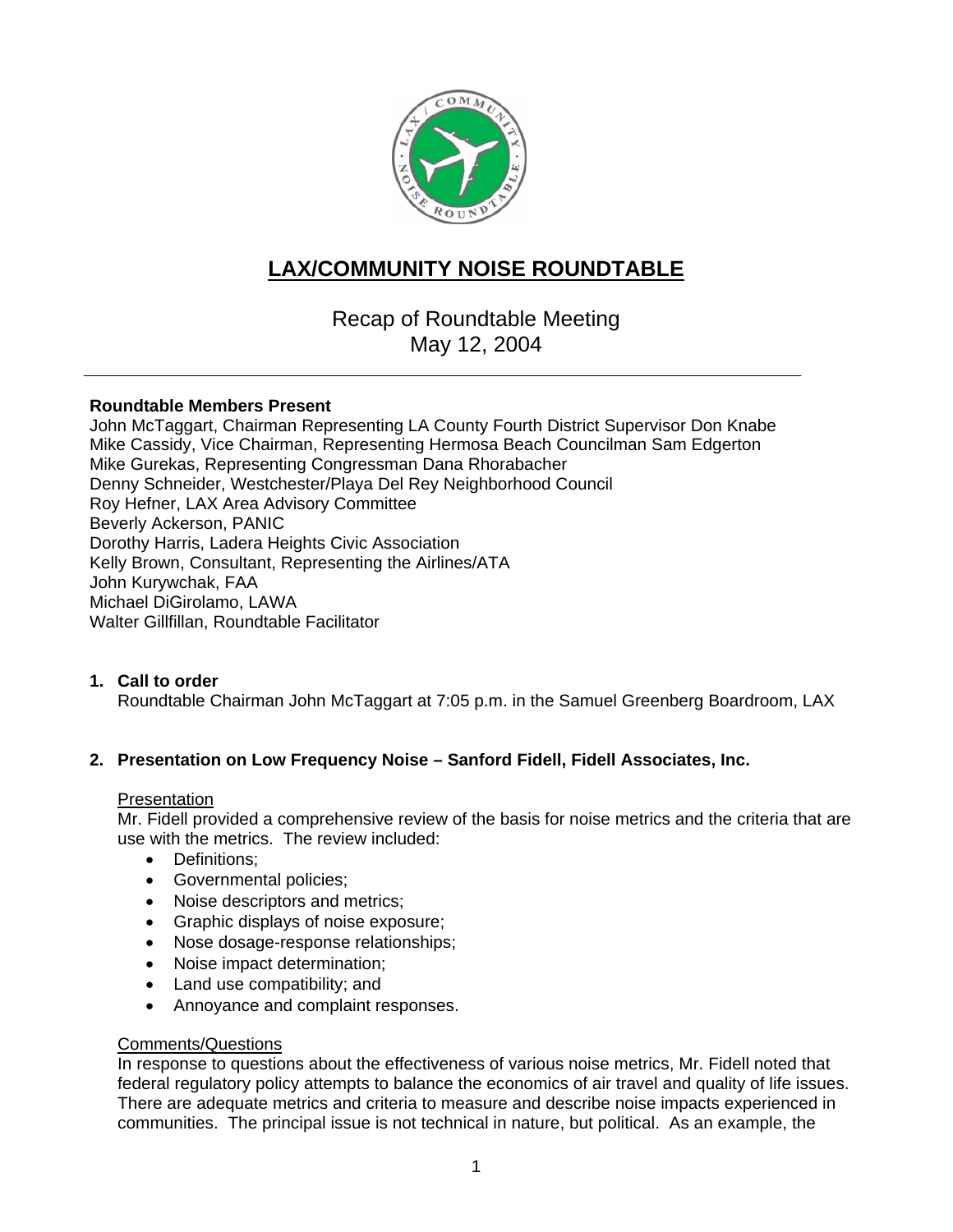basic, current policies on aircraft noise were established by the Congress in 1990 in the Airport Noise and Capacity Act (ANCA).

# **3. Status Report from The Flight Track Data Subcommittee – Mike Cassidy, Chair**

Work Program Items II.1 and II.2 – Northern Sector: Early Turns by Departures and Arrivals At Mr. Cassidy's request, Mr. Gillfillan summarized the information provided by the LAWA staff. This information was noted in the Recap of the Subcommittee's April 14 meeting. Additional information was requested by the Subcommittee and will be discussed at the June meeting.

# The Expanded Use of Regional Jets

At the Subcommittee's request, Mr. Gillfillan prepared some comparative information regarding the use of turbo-prop and regional jet aircraft in the airline fleets serving LAX. This information can be used in both the North Side and Palos Verdes Peninsula over flight issues. The information is contained in a memorandum to the Subcommittee dated April 14, 2004.

# **4. Discussion of FAA Letter to the Roundtable Regarding the RNAV Departure Procedure for Turboprops Departing the North Runways During LAX Easterly Operations (Work Program Item II.1) – Bob Holden, LAWA staff**

#### **Presentation**

Mr. Holden reviewed a letter dated April 16, 2004 from William Withycombe, Regional Administrator, FAA. In his letter, Mr. Withycombe indicated the willingness of the FAA to work with the Roundtable in the possible development of an RNAV procedure suggested in the Roundtable's letter of March 17. Because a number of communities, the airline and aviation industry and aviation users would be affected, he suggested that an interactive working group with representatives from these agencies and organizations, as well as the FAA, be involved. Action

After considering the formation of a group as suggested by the FAA, the Roundtable acted to assign the task to the Flight Track Data Subcommittee (FTDS), rather than forming a separate group. The Subcommittee could add the groups suggested by the FAA, as well as communities that might be affected by a new procedure. Mike Cassidy suggested that this matter be place on the August 2004 FTDS agenda and that Mr. Gillfillan draft a letter of invitation to the appropriate communities and groups.

## **5. Roundtable Members Discussion**

- Mr. Gillfillan summarized the information contained in his May 12 memorandum regarding the newly formed Center of Excellence (COE) at MIT and Transportation Research Board (TRB) research efforts directed at aircraft noise reduction. The Roundtable directed that a draft letter be prepared that offers suggested research topics to COE and to TRB based on the Roundtable experience.
- Copies of the responses to comments made by the Roundtable on the Supplemental EIR were distributed. The members asked that the responses be place on the agenda for the FTDS meeting on June 9 and on the Roundtable agenda for July 14.
- The LAWA staff noted the March 25, 2004 letter from the City of Rancho Palos Verdes naming Councilman Wolowicz as the City's representative to the Roundtable and Mayor Pro Tem Clark as the City's alternate.
- The CALTRANS letter of April 27, 2004 responding to the Roundtable's invitation to Betsy Eskeridge to attend the July meeting was noted. The Lennox School District has asked for a formal Administrative Hearing. As a result, the concept of the Roundtable serving as